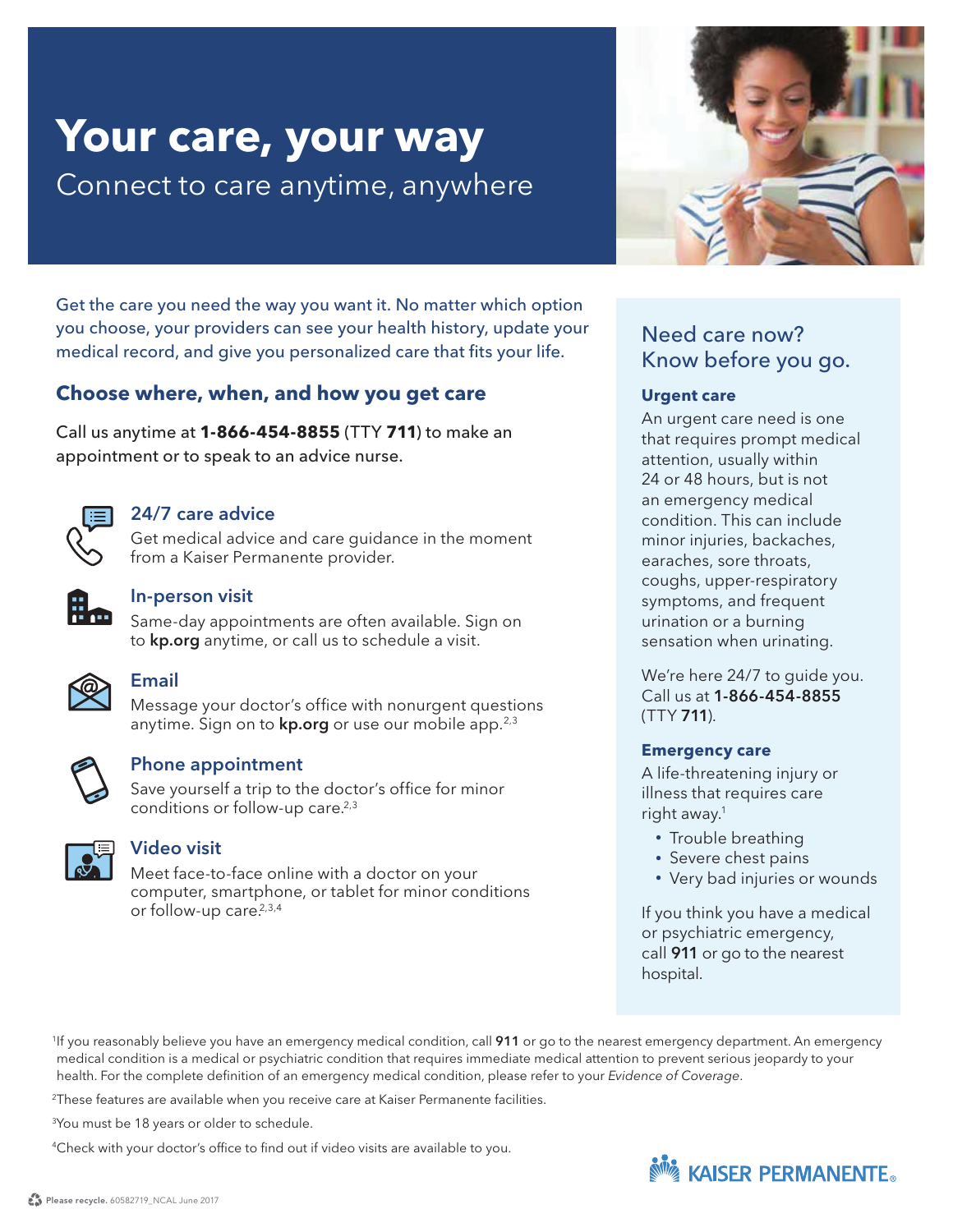Kaiser Permanente does not discriminate on the basis of age, race, ethnicity, color, national origin, cultural background, ancestry, religion, sex, gender identity, gender expression, sexual orientation, marital status, physical or mental disability, source of payment, genetic information, citizenship, primary language, or immigration status.

Language assistance services are available from our Member Services Contact Center 24 hours a day, seven days a week (except closed holidays). Interpreter services, including sign language, are available at no cost to you during all hours of operation. We can also provide you, your family, and friends with any special assistance needed to access our facilities and services. In addition, you may request health plan materials translated in your language, and may also request these materials in large text or in other formats to accommodate your needs. For more information, call **1-800-464-4000** (TTY users call **711**).

A grievance is any expression of dissatisfaction expressed by you or your authorized representative through the grievance process. A grievance includes a complaint or an appeal. For example, if you believe that we have discriminated against you, you can file a grievance. Please refer to your *Evidence of Coverage* or *Certificate of Insurance*, or speak with a Member Services representative for the dispute resolution options that apply to you. This is especially important if you are a Medicare, Medi-Cal, MRMIP, Medi-Cal Access, FEHBP, or CalPERS member because you have different dispute resolution options available.

You may submit a grievance in the following ways:

- By completing a Complaint or Benefit Claim/Request form at a Member Services office located at a Plan Facility (please refer to *Your Guidebook* for addresses)
- By mailing your written grievance to a Member Services office at a Plan Facility (please refer to *Your Guidebook* for addresses)
- By calling our Member Service Contact Center toll free at **1-800-464-4000** (TTY users call **711**)
- By completing the grievance form on our website at **kp.org**

Please call our Member Service Contact Center if you need help submitting a grievance.

The Kaiser Permanente Civil Rights Coordinator will be notified of all grievances related to discrimination on the basis of race, color, national origin, sex, age, or disability. You may also contact the Kaiser Permanente Civil Rights Coordinator directly at One Kaiser Plaza, 12th Floor, Suite 1223, Oakland, CA 94612.

You can also file a civil rights complaint with the U.S. Department of Health and Human Services, Office for Civil Rights electronically through the Office for Civil Rights Complaint Portal, available at *ocrportal.hhs.gov/ocr/portal/lobby.jsf*, or by mail or phone at: U.S. Department of Health and Human Services, 200 Independence Avenue SW, Room 509F, HHH Building, Washington, D.C. 20201, 1-800-368-1019, 1-800-537-7697 (TDD). Complaint forms are available at *www.hhs.gov/ocr/office/file/index.html*.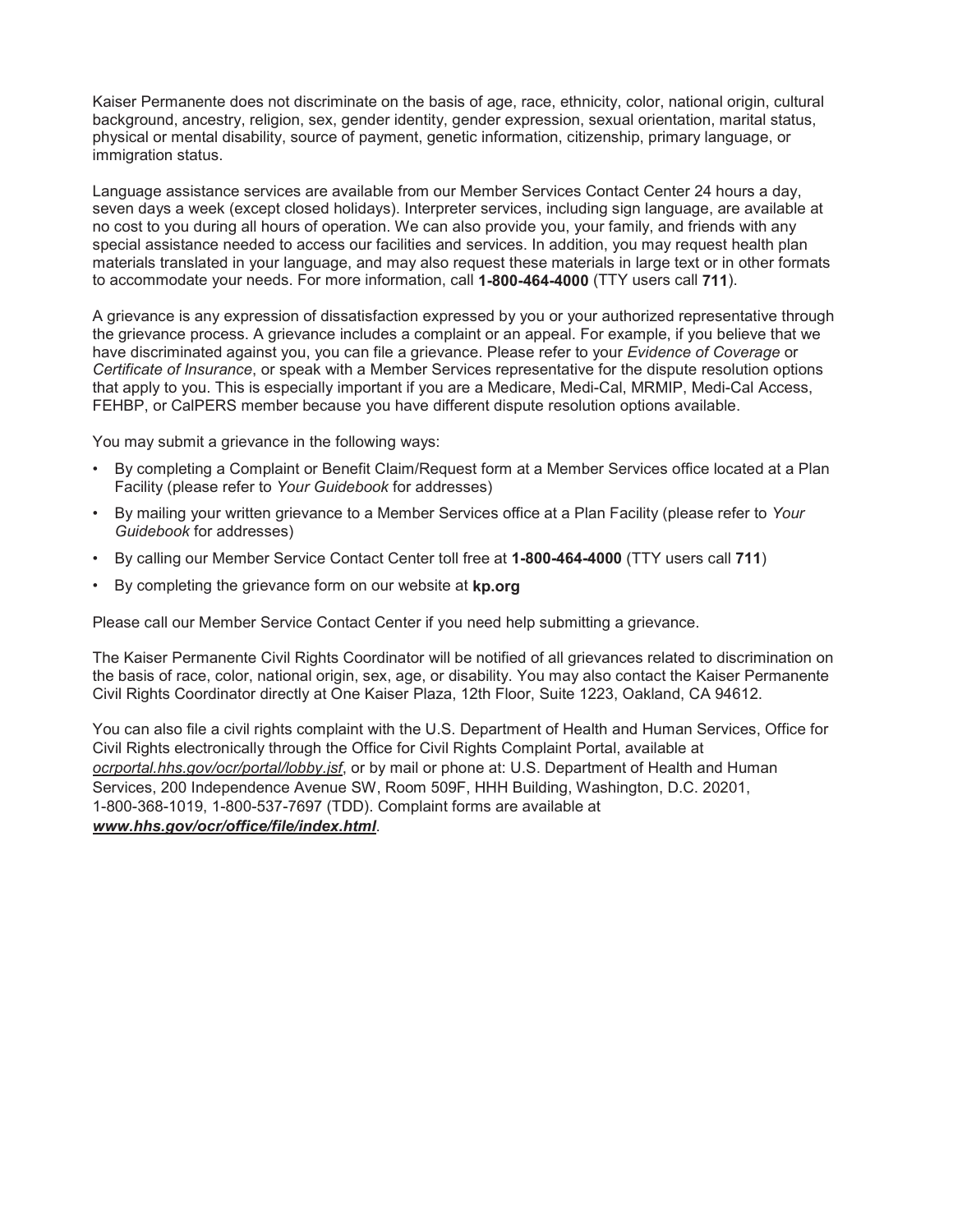Kaiser Permanente no discrimina a ninguna persona por su edad, raza, etnia, color, país de origen, antecedentes culturales, ascendencia, religión, sexo, identidad de género, expresión de género, orientación sexual, estado civil, discapacidad física o mental, fuente de pago, información genética, ciudadanía, lengua materna o estado migratorio.

La Central de Llamadas de Servicio a los Miembros (Member Service Contact Center) brinda servicios de asistencia con el idioma las 24 horas del día, los siete días de la semana (excepto los días festivos). Se ofrecen servicios de interpretación sin costo alguno para usted durante el horario de atención, incluido el lenguaje de señas. También podemos ofrecerle a usted, a sus familiares y amigos cualquier ayuda especial que necesiten para acceder a nuestros centros de atención y servicios. Además, puede solicitar los materiales del plan de salud traducidos a su idioma, y también los puede solicitar con letra grande o en otros formatos que se adapten a sus necesidades. Para obtener más información, llame al **1-800-788-0616**  (los usuarios de la línea TTY deben llamar al **711**).

Una queja es una expresión de inconformidad que manifiesta usted o su representante autorizado a través del proceso de quejas. Una queja incluye una queja formal o una apelación. Por ejemplo, si usted cree que ha sufrido discriminación de nuestra parte, puede presentar una queja. Consulte su *Evidencia de Cobertura (Evidence of Coverage)* o *Certificado de Seguro (Certificate of Insurance)*, o comuníquese con un representante de Servicio a los Miembros (Member Services) para conocer las opciones de resolución de disputas que le corresponden. Esto tiene especial importancia si es miembro de Medicare, Medi-Cal, MRMIP (Major Risk Medical Insurance Program, Programa de Seguro Médico para Riesgos Mayores), Medi-Cal Access, FEHBP (Federal Employees Health Benefits Program, Programa de Beneficios Médicos para los Empleados Federales) o CalPERS ya que dispone de otras opciones para resolver disputas.

Puede presentar una queja de las siguientes maneras:

- completando un formulario de queja o de reclamación/solicitud de beneficios en una oficina de Servicio a los Miembros ubicada en un centro del plan (consulte las direcciones en *Su Guía*)
- enviando por correo su queja por escrito a una oficina de Servicio a los Miembros en un centro del plan (consulte las direcciones en *Su Guía*)
- llamando a la línea telefónica gratuita de la Central de Llamadas de Servicio a los Miembros al **1-800-788-0616** (los usuarios de la línea TTY deben llamar al **711**)
- completando el formulario de queja en nuestro sitio web en **kp.org**

Llame a nuestra Central de Llamadas de Servicio a los Miembros si necesita ayuda para presentar una queja.

Se le informará al coordinador de derechos civiles (Civil Rights Coordinator) de Kaiser Permanente de todas las quejas relacionadas con la discriminación por motivos de raza, color, país de origen, género, edad o discapacidad. También puede comunicarse directamente con el coordinador de derechos civiles de Kaiser Permanente en One Kaiser Plaza, 12th Floor, Suite 1223, Oakland, CA 94612.

También puede presentar una queja formal de derechos civiles de forma electrónica ante la Oficina de Derechos Civiles (Office for Civil Rights) en el Departamento de Salud y Servicios Humanos de los Estados Unidos (U. S. Department of Health and Human Services) mediante el portal de quejas formales de la Oficina de Derechos Civiles (Office for Civil Rights), en *ocrportal.hhs.gov/ocr/portal/lobby.jsf,* o por correo postal o por teléfono a: U.S. Department of Health and Human Services, 200 Independence Avenue SW, Room 509F, HHH Building, Washington, D.C. 20201, 1-800-368-1019, 1-800-537-7697(línea TDD). Los formularios de queja formal están disponibles en *www.hhs.gov/ocr/office/file/index.html*.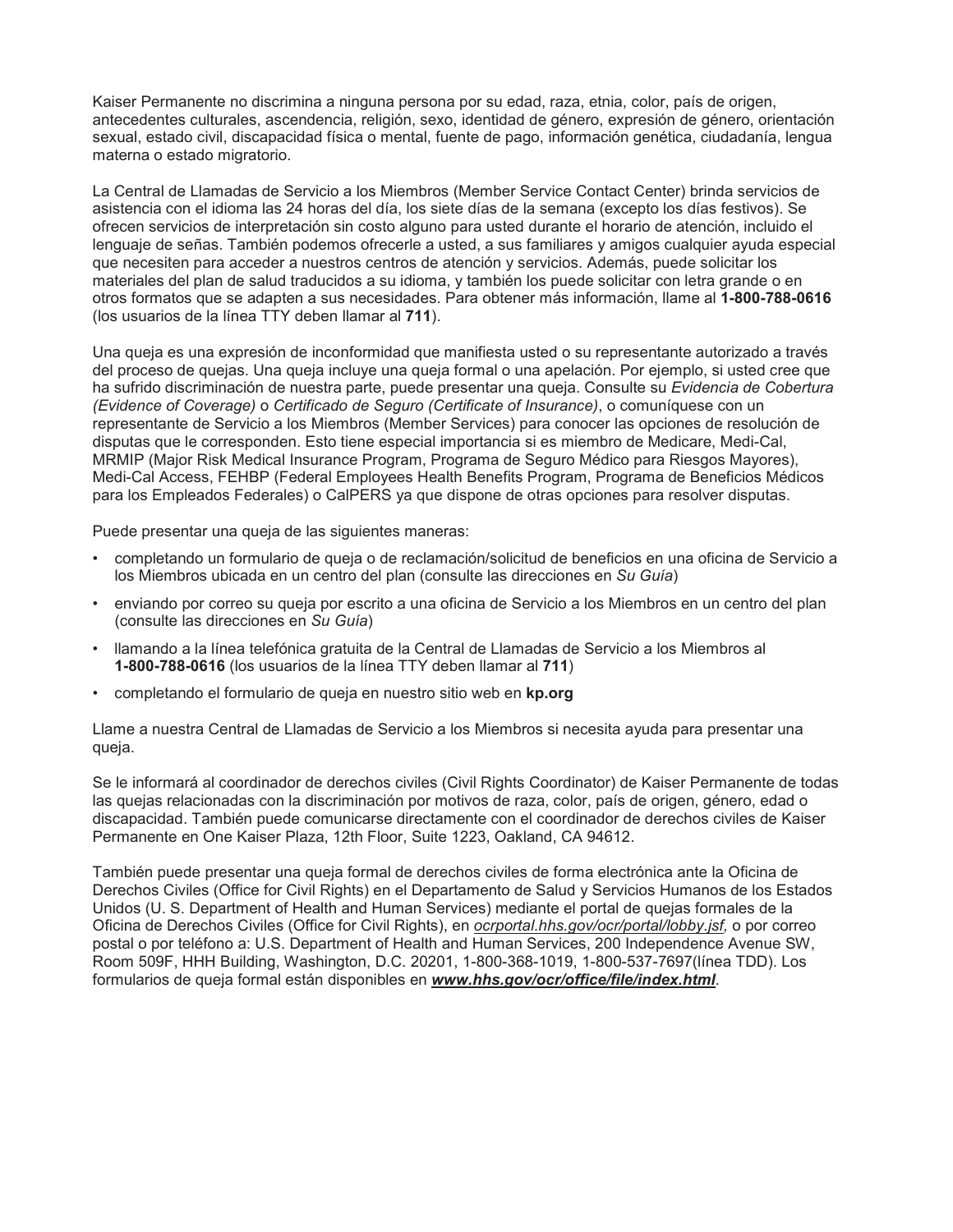Kaiser Permanente禁止以年齡、種族、族裔、膚色、原國籍、文化背景、血統、宗教、性別、性別認同、性 別表達方式、件取成八玾殘障、支付來源、潰傳資訊、公民身份、主要語言或移民身份為 由而對任何人進行歧視。

計劃成員服務聯絡中心提供語言協助服務;每週七天24小時書夜服務(法定節假日除外)。本機構在全部辦 公時間內免費為您提供口譯服務,其中包括手語。我們還可為您、您的親屬和朋友提供任何必要的特別補助, 以便您使用本機構的設施與服務。此外,您還可請求以您的語言提供健康保險計劃資料之譯本,並可請求採用 大號字體或其他版本格式提供此類資料的譯本,藉以滿足您的需求。若需詳細資訊,請致電**1-800-757-7585** (TTY專線使用者請撥711)。

冤情申訴係指您或您的授權代表诱過冤情申訴程序所表達的不滿陳訴。申訴冤情包括投訴或上訴。例如,如果 您認為自己受到本機構的歧視,則可提出冤情申訴。若需瞭解可供您選擇的適用爭議解決方案,請參閱您的 《承保範圍說明書》(Evidence of Coverage)或《保險證明書》(Certificate of Insurance), 或者與計劃成 員服務代表交談。對於Medicare、Medi-Cal、MRMIP﹑Medi-Cal Access、FEHBP或CalPERS計劃成員,這 尤其重要;原因在於,為這些成員提供的爭議解決方案選擇有所不同。

您可透過以下方式提出冤情申訴:

- 於設在本計劃服務説的某個計劃成員服務處填妥一份《投訴或保險福利索償/請書》(請參閱您的《通訊 地址指南冊》,以便杳找相關地址)
- 將您的冤情申訴書郵寄至設在本計劃服務設施的某個計劃成員服務處(請參閱您的《通訊地址指南冊》, 以便杳找相關地址)
- 免費致雷本機構的計劃成員服務聯絡中心,雷話號碼是**1-800-757-7585**(TTY專線使用者請撥**711**)
- 在本機構的網站上填妥一份冤情申訴書,網址是kp.org

如果您在提交冤情申訴書的過程中需要協助,請致電本機構的計劃成員服務聯絡中心。

涉及種族、膚色、原國籍、性別、年齡或身體殘障歧視的一切冤情申訴都將通告給Kaiser Permanente的民權事 務協調員(Civil Rights Coordinator)。您也可與Kaiser Permanente的民權事務協調員直接聯絡;聯絡地址是 One Kaiser Plaza, 12th Floor, Suite 1223, Oakland, CA 94612 ·

您還可以採用電子方式透過民權辦公處(Office for Civil Rights) 的投訴入口網站(Civil Rights Complaint Portal)向美國衛牛與公共服務部民權辦公處(U.S. Department of Health and Human Services, Office for Civil Rights)提出民權投訴,網址是 ocrportal.hhs.gov/ocr/portal/lobby.jsf;或者按照如下聯絡資訊採用郵寄 或電話方式聯絡: U.S. Department of Health and Human Services, 200 Independence Avenue SW, Room 509F, HHH Building, Washington, D.C. 20201, 1-800-368-1019, 1-800-537-7697 (TDD 專線) 。可從 網站上下載投訴書,網址是 www.hhs.gov/ocr/office/file/index.html。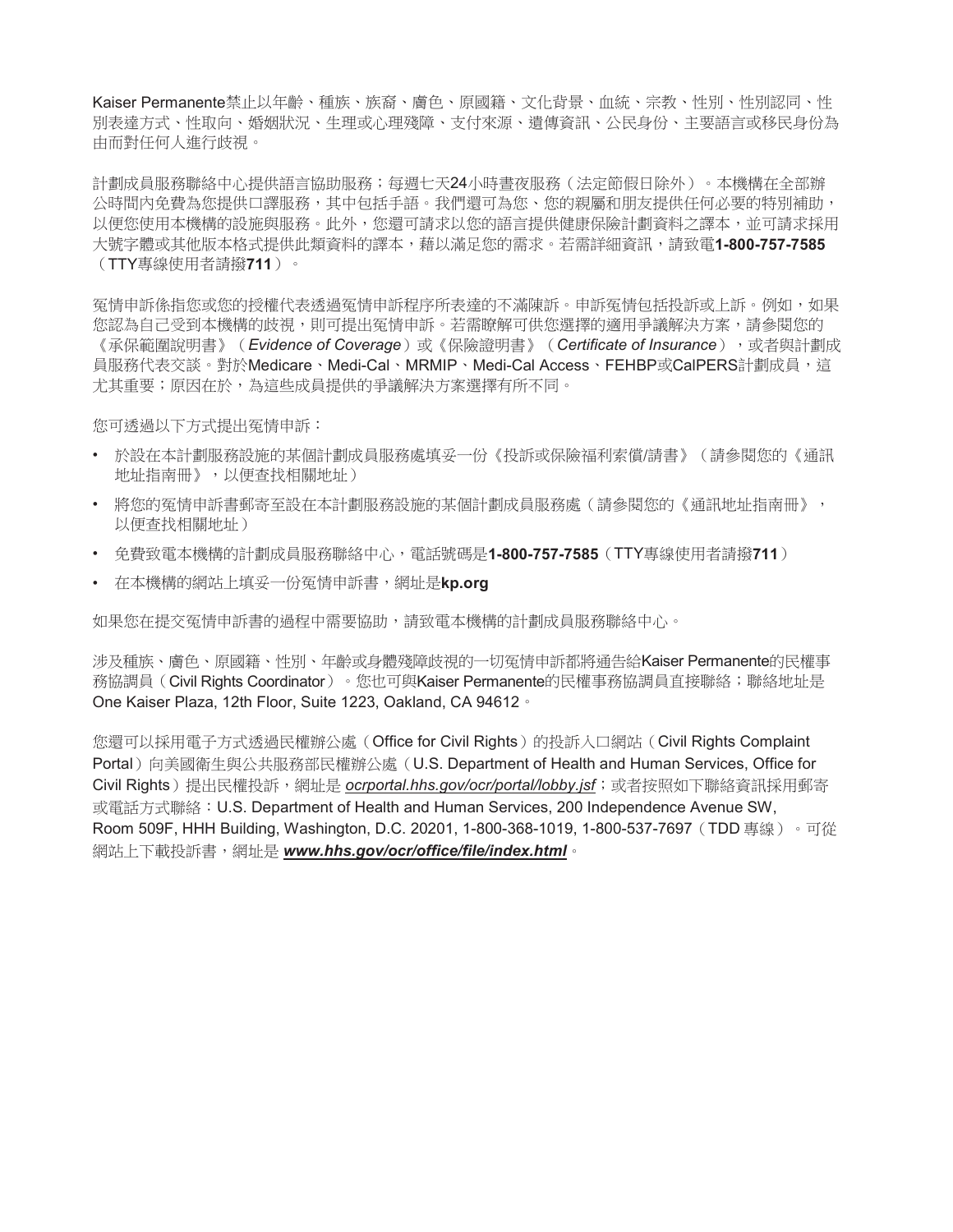#### **Language Assistance Services**

**English**: Language assistance is available at no cost to you, 24 hours a day, 7 days a week. You can request interpreter services, materials translated into your language, or in alternative formats. Just call us at **1-800-464-4000**, 24 hours a day, 7 days a week (closed holidays). TTY users call **711**.

Arabic: خدمات الترجمة الفورية متوفرة لك مجانًا على مدار الساعة كافة أيام الأسبو ع بإمكانك طلب خدمة التر جمة الفور ية أو تر جمة و ثائق للغتك أو لصيغ أخرى ِ ما عليك سوى الاتصال بنا على الرقم 4000-464-800-1 على مدار الساعة كافة أيام الأسبوع (مغلق أيام العطلات)<sub>.</sub> لمستخدمي خدمة الهاتف النصبي برجي الاتصال على الرقم (711).

**Armenian:** ɚɼ ɽ ʆ ɸʗ ʏ ʉ ɾ ɸʍ ʕ ʊ ɸʗ օգնություն տրամադրվել լեզվի  $h$  ungni  $f \circ p$ n 24  $d$  uuf,  $\gamma$  unguna  $7$  o  $p$ : Դուք կարող եք պահանջել բանավոր  $p$  արգմանչի ծառայություններ,  $2$ եր յ եզվով թարգմանված կամ այլ ըն տրան քայ ին ձև աչ ափով պատրաստված նլութեր:Պարզապես ɽ ɸʍ ɺ ɸʇ ɸʗ ɼ ʛ ʋɼɽ ` **1-800-464-4000** h t n wh u wh wu wp n y `o n n 24 d wu `  $\gamma$  ար աթր 7 օր (տոն օրերին փակ է): TTYից օգտվողները պետք է զանգահարեն **711**:

Chinese: 您每週7天,每天24小時均可獲得免費語 言協助。您可以申請口譯服務、要求將資料翻譯成 您所用語言或轉換為其他格式。我們每週 7 天, 每天 24 小時均歡迎您打電話 1-800-757-7585 前來聯 絡(節假日休息)。聽障及語障專線(TTY)使用者 請撥 711。

Farsi: خدمات زبانی در 24 ساعت شبانروز و 7 روز هفته بدون اخذ هزینه در اختیار شما است. شما می توانید بر ای خدمات مترجم شفاهي، ترجمه جزوات به زبان شما و يا به صورتهاي ديگر درخواست کنید. کافیست در 24 ساعت شبانروز و 7 روز هفته (به استثنای روز های تعطیل) با ما به شماره 4000-464-800-1 نماس بگیرید. کاربران TTY با شماره 711 تماس بگیرند.

Hindi: बिना किसी लागत के दुभाषिया सेवाएँ, दिन के 24 घंटे, सप्ताह के सातों दिन उपलब्ध हैं। आप एक दभाषिये की सेवाओं के लिए, बिना किसी लागत के सामग्रियों को अपनी भाषा में अनुवाद करवाने के लिए, या वैकल्पिक प्रारूपों के लिए अनुरोध कर सकते हैं। बस केवल हमें 1-800-464-4000 पर, दिन के 24 घंटे, सप्ताह के सातों दिन (छट्टियों वाले दिन बंद रहता है) कॉल करें। TTY उपयोगकर्ता 711 पर कॉल करें।

**Hmong:** Muajkwc pab txhais lus pub dawb rau koj, 24 teev ib hnub twg, 7 hnub ib lim tiam twg..Koj thov tau cov kev pab txhais lus, muab cov ntaub ntawv txhais ua koj hom lus, los yog ua lwm hom.Tsuas hu rau **1-800-464-4000**, 24 teev ib hnub twg, 7 hnub ib lim tiam twg (cov hnub caiv kaw). Cov neeg siv TTY hu **711**.

Japanese: 当院では、言語支援を無料で、年中無 休、終日ご利用いただけます。通訳サービス、日 本語に翻訳された資料、あるいは資料を別の書式 でも依頼できます。お気軽に 1-800-464-4000 までお 電話ください (祭日を除き年中無休)。TTY ユー ザーは 711 にお電話ください。

**Khmer: +7h \_=ǫdz &\Ǭ7I3FCme4¤.?Fm \$cE`=** 24 **cǬú(<\_=e4**7 **e4< \_=Ƕ53¢v Y F\$Ƕ)cC `C]hcCǰF\$8\$d£8 Chǫ>jd.?Ǩ78\$d£8cȗǛǫdzd%¡> PǛ5h>(9¦ m [(c5b3v £ǖ7md35^>Cr:<\$c=`( ǣ<c?% 1-800-464-4000 Ǩ7** 24 **cǬú(<\_=e4**7 **e4< \_=Ƕ53¢ Y 8Y5e48]2¢ v F\$c£8`**TTY **cȦc?% 711v**

Korean: 요일 및 시간에 관계없이 언어 지워 서비스를 무료로 이용하실 수 있습니다. 귀하는 통역 서비스, 귀하의 언어로 번역된 자료 또는 대체 형식의 자료를 요청할 수 있습니다. 요일 및 시간에 관계없이 1-800-464-4000 번으로 전화하십시오 (Ὃ䦊㧒 䦊ⶊ). TTY ㌂㣿㧦 ⻞䢎 **711**.

Navajo: Saad bee áká'a'ayeed náhóló t'áá jiik'é, naadiin doo bibaa' díí' ahéé'iikeed tsosts'id yiskáají damoo ná'ádleehjí. Atah halne'é áká'adoolwołígíí jókí, t'áadoo le'é t'áá hóhazaadjí hadilyaa'go, éí doodaii' nááná lá al'aa ádaat'ehígíí bee hádadilyaa'go. Kojí hodiilnih **1-800-464-4000**, naadiin doo bibaa' díi' ahéé'iikeed tsosts'id yiskáají damoo ná'ádleehjí **(Dahodiyin biniiy4 e'e'aahgo 47 da'deelkaal). TTY chodeeyool7n7g77 koj9 hodiilnih 711** 

Punjabi: ਬਨਿਾਂ ਕਸਿੀ ਲਾਗਤ ਦੇ, ਦਨਿ ਦੇ 24 ਘੰਟੇ, ਹਫਤੇ ਦੇ 7 ਦਨਿ, ਦਭਾਸੀਆ ਸੇਵਾਵਾਂ ਤਹਾਡੇ ਲਈ ਉਪਲਬਧ ਹੈ। ਤਸੀ ਇੱਕ ਦਭਾਸ਼ੀਏ ਦੀ ਮਦਦ ਲਈ, ਸਮੱਗਰੀਆਂ ਨੂੰ ਆਪਣੀ ਭਾਸ਼ਾ ਵਰਿ ਅਨੁਵਾਦ ਕਰਵਾਉਣ ਲਈ, ਜਾਂ ਕਸਿੇ ਵੱਖ ਫਾਰਮੈਟ ਵਚਿ ਪ੍ਰਰਾਪਤ ਕਰਨ ਲਈ ਬੇਨਤੀ ਕਰ ਸਕਦੇ ਹੋ। ਬਸ ਸਰਿਫ਼ ਸਾਨੂੰ 1-800-464-4000 ਤੇ, ਦਨਿ ਦੇ 24 ਘੰਟੇ, ਹਫ਼ਤੇ ਦੇ 7 ਦਨਿ (ਛੱਟੀਆਂ ਵਾਲੇ ਦਨਿ ਬੰਦ ਰਹਦਿਾ ਹੈ) ਫ਼ੋਨ ਕਰੋ। TTY ਦਾ ਉਪਯੋਗ ਕਰਨ ਵਾਲੇ 711 'ਤੇ ਫ਼ੋਨ ਕਰਨ।